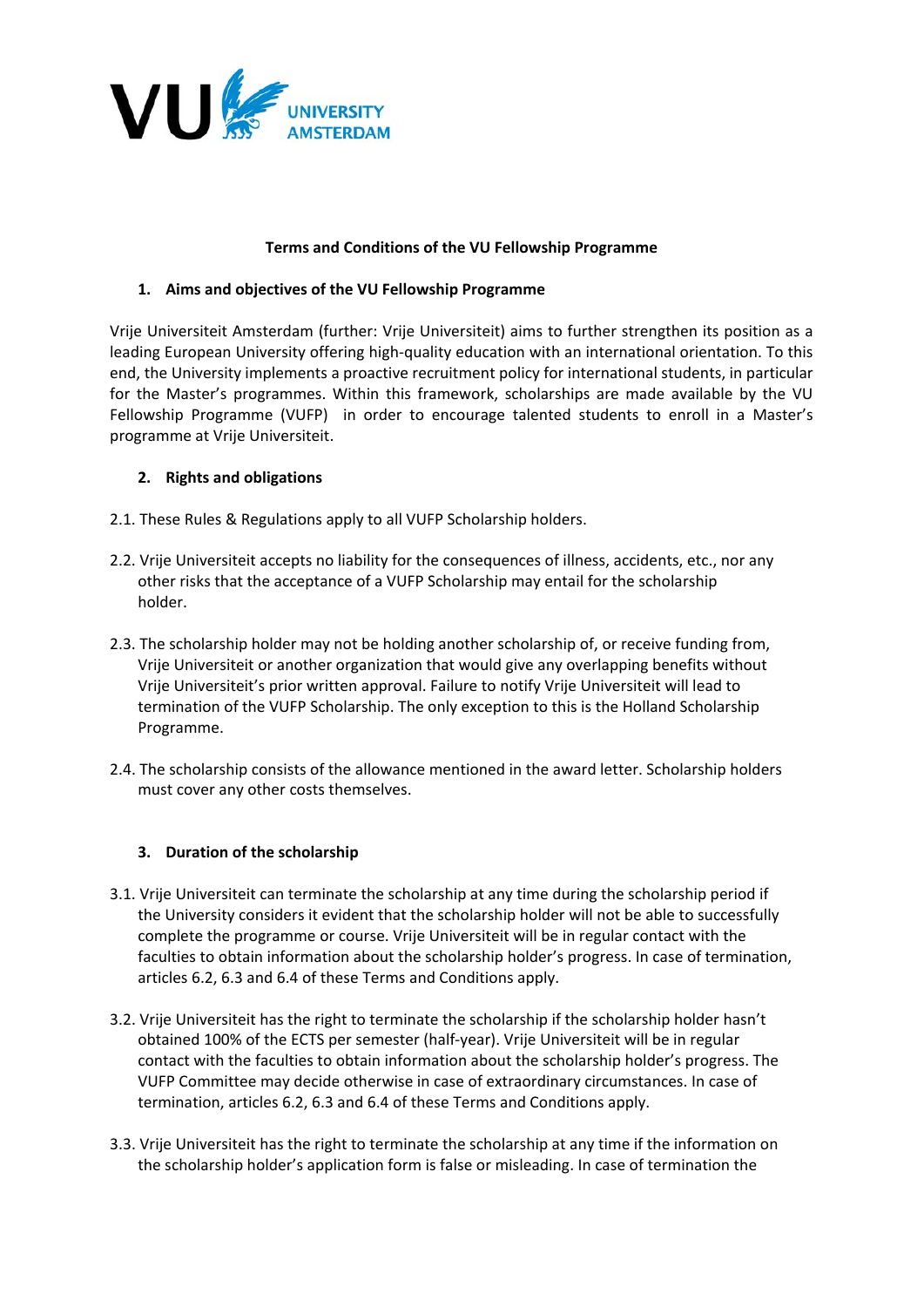

articles 6.2, 6.3 and 6.4 of these Terms and Conditions apply.

3.4. The scholarship is made available only for the period stated in the scholarship letter. In case of two-year programmes, the scholarship holder needs to obtain at least 100% of all ECTS of the first year to have the scholarship extended for their second year.

## **4. During the scholarship**

- 4.1. Scholarship holders must complete the programme for which they were granted scholarships to the best of their ability. They must be prepared at any time to provide the VUFP Scholarship Office with information concerning the progress of their programme, and to cooperate fully in any form of programme evaluation carried out by Vrije Universiteit including attending any meetings organized by the Scholarship Office for scholarship holders.
- 4.2. The scholarship is granted for the programme for which its holder submitted the application. Requests for a change of study programme under the VU Fellowship Programme will only be considered by the University in exceptional cases and must meet the following criteria.
	- The request is accompanied by an explanation.
	- The requested programme is taught at Vrije Universiteit.
	- The application for the change of programme is made no later than six weeks after the starting date of the original programme.

Vrije Universiteit can terminate the scholarship if the scholarship holder changes programme without prior written consent of the University or after the University declines the request.

- 4.3.You must report immediately to the VUFP committee (vufp@vu.nl), in writing, any circumstances that are going to prevent you from successfully continuing or completing your programme, for example:
	- if you leave the programme c.q. university before completing your degree because you have discontinued your studies;
	- if you leave the programme before completing your degree and switch to another programme;
	- if you leave the programme c.q. university before completing your degree because of illness; • any changes in nationality.

On receiving your report, the VUFP committee may consult the Faculty. The VUFP committee may then decide to adjust or to cancel the amount of the scholarship awarded. The amount already paid to you may be reclaimed if you have failed to comply with the Faculty's requirements (see below).

4.4. Deferral of scholarships is not possible.

### **5. Scholarship allowance**

5.1. For the VUFP Scholarship the allowance is meant for tuition fee. Tuition fees will be deducted from the scholarship and be paid directly by VU International Office to the Student Administration department.

5.2. The scholarship does not provide for the costs of bringing any scholarship holder's friends,